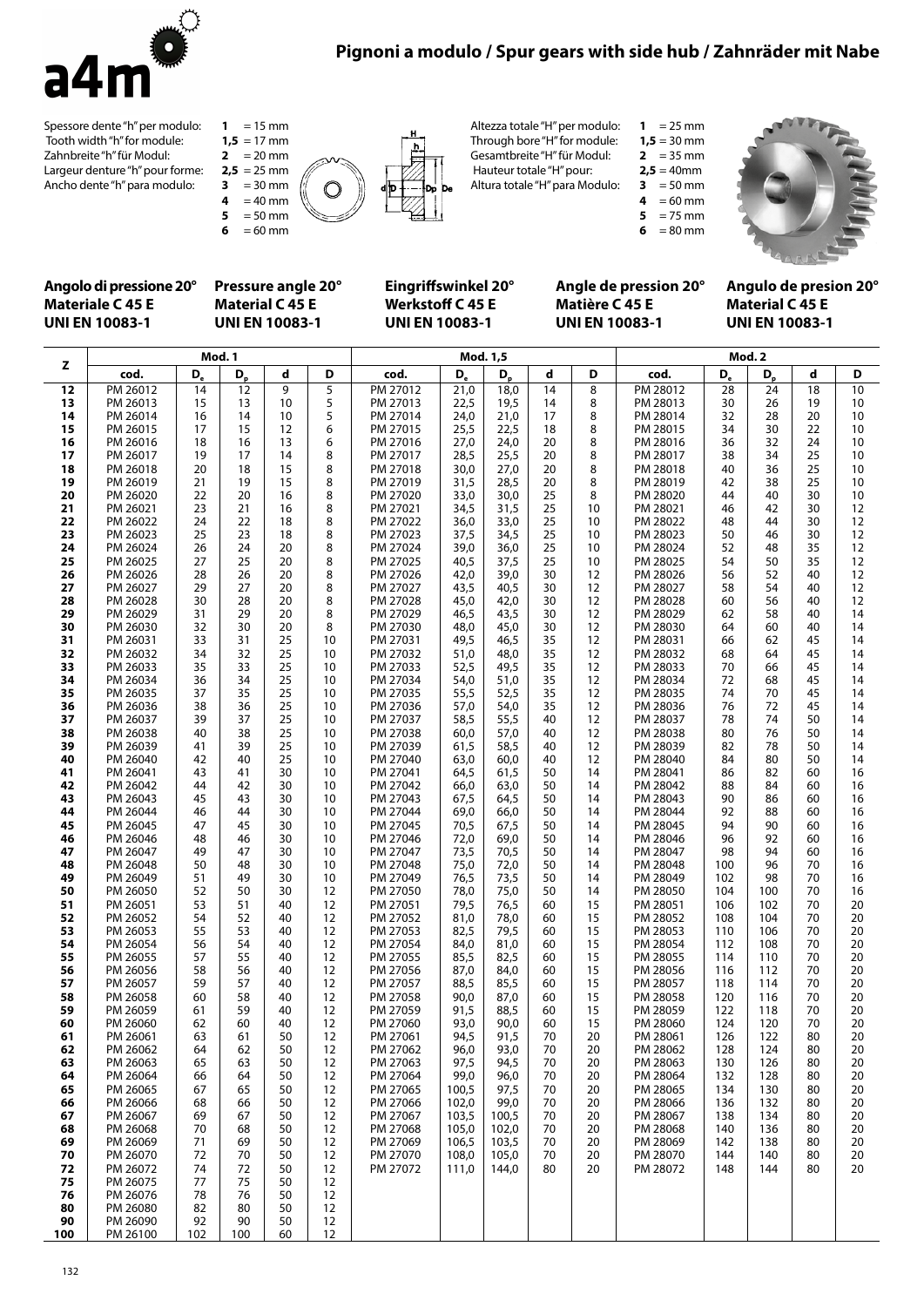## **Pignoni a modulo / Spur gears with side hub / Zahnräder mit Nabe Roues cylindriques avec moyeu lateral / Ruedas dentadas cilindricas con cubo lateral**

|          |                      |                | Mod. 2,5       |            |            |                      |            | Mod. 3     |                      | Mod. 4   |                      |            |            |          |          |  |  |  |
|----------|----------------------|----------------|----------------|------------|------------|----------------------|------------|------------|----------------------|----------|----------------------|------------|------------|----------|----------|--|--|--|
| z        | cod.                 | D,             | $D_{p}$        | d          | D          | cod.                 | D.         | $D_{p}$    | d                    | D        | cod.                 | D,         | $D_{p}$    | d        | D        |  |  |  |
| 12       | PM 29012             | 35,0           | 30,0           | 22         | 10         | PM 30012             | 42         | 36         | 25                   | 12       | PM 31012             | 56         | 48         | 35       | 14       |  |  |  |
| 13       | PM 29013             | 37,5           | 32,5           | 25         | 10         | PM 30013             | 45         | 39         | 25                   | 12       | PM 31013             | 60         | 52         | 40       | 14       |  |  |  |
| 14<br>15 | PM 29014<br>PM 29015 | 40,0<br>42,5   | 35,0<br>37,5   | 28<br>30   | 10<br>10   | PM 30014<br>PM 30015 | 48<br>51   | 42<br>45   | 30<br>35             | 12<br>12 | PM 31014<br>PM 31015 | 64<br>68   | 56<br>60   | 45<br>45 | 14<br>14 |  |  |  |
| 16       | PM 29016             | 45,0           | 40,0           | 32         | 12         | PM 30016             | 54         | 48         | 38                   | 15       | PM 31016             | 72         | 64         | 50       | 15       |  |  |  |
| 17       | PM 29017             | 47,5           | 42,5           | 35         | 12         | PM 30017             | 57         | 51         | 42                   | 15       | PM 31017             | 76         | 68         | 50       | 15       |  |  |  |
| 18       | PM 29018<br>PM 29019 | 50,0           | 45,0<br>47,5   | 35<br>35   | 12<br>12   | PM 30018             | 60<br>63   | 54<br>57   | 45<br>45             | 15<br>15 | PM 31018             | 80<br>84   | 72<br>76   | 50<br>60 | 15<br>15 |  |  |  |
| 19<br>20 | PM 29020             | 52,5<br>55,0   | 50,0           | 40         | 14         | PM 30019<br>PM 30020 | 66         | 60         | 45                   | 15       | PM 31019<br>PM 31020 | 88         | 80         | 60       | 15       |  |  |  |
| 21       | PM 29021             | 57,5           | 52,5           | 40         | 14         | PM 30021             | 69         | 63         | 45                   | 15       | PM 31021             | 92         | 84         | 70       | 20       |  |  |  |
| 22       | PM 29022             | 60,0           | 55,0           | 45         | 14         | PM 30022             | 72         | 66         | 50                   | 15       | PM 31022             | 96         | 88         | 70       | 20       |  |  |  |
| 23<br>24 | PM 29023<br>PM 29024 | 62,5<br>65,0   | 57,5<br>60,0   | 45<br>45   | 14<br>14   | PM 30023<br>PM 30024 | 75<br>78   | 69<br>72   | 50<br>50             | 15<br>16 | PM 31023<br>PM 31024 | 100<br>104 | 92<br>96   | 75<br>75 | 20<br>20 |  |  |  |
| 25       | PM 29025             | 67,5           | 62,5           | 50         | 14         | PM 30025             | 81         | 75         | 60                   | 16       | PM 31025             | 108        | 100        | 75       | 20       |  |  |  |
| 26       | PM 29026             | 70,0           | 65,0           | 50         | 14         | PM 30026             | 84         | 78         | 60                   | 16       | PM 31026             | 112        | 104        | 75       | 20       |  |  |  |
| 27       | PM 29027             | 72,5           | 67,5           | 50         | 14         | PM 30027             | 87         | 81         | 60                   | 16       | PM 31027             | 116        | 108        | 75       | 20       |  |  |  |
| 28<br>29 | PM 29028<br>PM 29029 | 75,0<br>77,5   | 70,0<br>72,5   | 50<br>50   | 14<br>14   | PM 30028<br>PM 30029 | 90<br>93   | 84<br>87   | 60<br>60             | 16<br>16 | PM 31028<br>PM 31029 | 120<br>124 | 112<br>116 | 75<br>75 | 20<br>20 |  |  |  |
| 30       | PM 29030             | 80,0           | 75,0           | 55         | 16         | PM 30030             | 96         | 90         | 60                   | 16       | PM 31030             | 128        | 120        | 75       | 20       |  |  |  |
| 31       | PM 29031             | 82,5           | 77,5           | 55         | 16         | PM 30031             | 99         | 93         | 70                   | 20       | PM 31031             | 132        | 124        | 80       | 20       |  |  |  |
| 32       | PM 29032             | 85,0           | 80,0           | 55         | 16         | PM 30032             | 102        | 96         | 70                   | 20       | PM 31032             | 136        | 128        | 80       | 20       |  |  |  |
| 33<br>34 | PM 29033<br>PM 29034 | 87,5<br>90,0   | 82,5<br>85,0   | 55<br>55   | 16<br>16   | PM 30033<br>PM 30034 | 105<br>108 | 99<br>102  | 70<br>70             | 20<br>20 | PM 31033<br>PM 31034 | 140<br>144 | 132<br>136 | 80<br>80 | 20<br>20 |  |  |  |
| 35       | PM 29035             | 92,5           | 87,5           | 60         | 16         | PM 30035             | 111        | 105        | 70                   | 20       | PM 31035             | 148        | 140        | 80       | 20       |  |  |  |
| 36       | PM 29036             | 95,0           | 90.0           | 60         | 16         | PM 30036             | 114        | 108        | 70                   | 20       | PM 31036             | 152        | 144        | 80       | 20       |  |  |  |
| 37<br>38 | PM 29037<br>PM 29038 | 97,5<br>100,0  | 92,5<br>95,0   | 60<br>60   | 16<br>16   | PM 30037<br>PM 30038 | 117<br>120 | 111<br>114 | 80<br>80             | 20<br>20 | PM 31037<br>PM 31038 | 156<br>160 | 148<br>152 | 80<br>80 | 20<br>25 |  |  |  |
| 39       | PM 29039             | 102,5          | 97.5           | 60         | 16         | PM 30039             | 123        | 117        | 80                   | 20       | PM 31039             | 164        | 156        | 80       | 25       |  |  |  |
| 40       | PM 29040             | 105,0          | 100,0          | 70         | 20         | PM 30040             | 126        | 120        | 80                   | 20       | PM 31040             | 168        | 160        | 80       | 25       |  |  |  |
| 41       | PM 29041<br>PM 29042 | 107,5          | 102,5<br>105,0 | 70<br>70   | 20<br>20   | PM 30041<br>PM 30042 | 129<br>132 | 123<br>126 | 90<br>90             | 20<br>20 |                      |            |            |          |          |  |  |  |
| 42<br>43 | PM 29043             | 110,0<br>112,5 | 107,5          | 70         | 20         | PM 30043             | 135        | 129        | 90                   | 20       |                      |            |            |          |          |  |  |  |
| 44       | PM 29044             | 115,0          | 110,0          | 70         | 20         | PM 30044             | 138        | 132        | 90                   | 20       |                      |            |            |          |          |  |  |  |
| 45       | PM 29045             | 117,5          | 112,5          | 70         | 20<br>20   | PM 30045             | 141        | 135        | 90<br>90             | 20       | PM 31045             | 188        | 180        | 80       | 25       |  |  |  |
| 46<br>47 | PM 29046<br>PM 29047 | 120,0<br>122,5 | 115,0<br>117,5 | 70<br>80   | 20         | PM 30046<br>PM 30047 | 144<br>147 | 138<br>141 | 90                   | 20<br>20 |                      |            |            |          |          |  |  |  |
| 48       | PM 29048             | 125,0          | 120,0          | 80         | 20         | PM 30048             | 150        | 144        | 100                  | 20       | PM 31048             | 200        | 192        | 80       | 25       |  |  |  |
| 49       | PM 29049             | 127,5          | 122,5          | 80         | 20         | PM 30049             | 153        | 147        | 100                  | 20       |                      |            |            |          |          |  |  |  |
| 50<br>51 | PM 29050<br>PM 29051 | 130,0<br>132,5 | 125,0<br>127,5 | 80<br>90   | 20<br>20   | PM 30050             | 156        | 150        | 100                  | 20       | PM 31050             | 208        | 200        | 80       | 25       |  |  |  |
| 52       | PM 29052             | 135,0          | 130,0          | 90         | 20         |                      |            |            |                      |          |                      |            |            |          |          |  |  |  |
| 53       | PM 29053             | 137,5          | 132,5          | 90         | 20         |                      |            |            |                      |          |                      |            |            |          |          |  |  |  |
| 54<br>55 | PM 29054<br>PM 29055 | 140,0<br>142,5 | 135,0<br>137,5 | 90<br>90   | 20<br>20   | PM 30054<br>PM 30055 | 168<br>171 | 162<br>165 | 100<br>100           | 20<br>20 |                      |            |            |          |          |  |  |  |
| 56       | PM 29056             | 145,0          | 140,0          | 100        | 20         | PM 30056             | 174        | 168        | 100                  | 20       |                      |            |            |          |          |  |  |  |
| 57       | PM 29057             | 147,5          | 142,5          | 100        | 20         | PM 30057             | 177        | 171        | 100                  | 20       |                      |            |            |          |          |  |  |  |
| 58<br>59 | PM 29058<br>PM 29059 | 150,0<br>152,5 | 145,0<br>147,5 | 100<br>100 | 20<br>20   |                      |            |            |                      |          |                      |            |            |          |          |  |  |  |
| 60       | PM 29060             | 155,0          | 150,0          | 100        | 20         | PM 30060             | 186        | 180        | 100                  | 20       | PM 31060             | 248        | 240        | 100      | 25       |  |  |  |
| 62       | PM 29062             | 160,0          | 155,0          | 100        | 20         | PM 30062             | 192        | 186        | 100                  | 20       |                      |            |            |          |          |  |  |  |
| 63<br>65 | PM 29063<br>PM 29065 | 162,5<br>167,5 | 157,5<br>162,5 | 100<br>100 | 20<br>20   | PM 30065             | 201        | 195        | 100                  | 20       | PM 31065             | 268        | 260        | 100      | 25       |  |  |  |
| 67       | PM 29067             | 172,5          | 167,5          | 100        | 20         |                      |            |            |                      |          |                      |            |            |          |          |  |  |  |
| 70       | PM 29070             | 180,0          | 175,0          | 100        | 20         |                      |            |            |                      |          |                      |            |            |          |          |  |  |  |
|          |                      |                |                | Mod. 5     |            |                      |            |            |                      |          |                      | Mod. 6     |            |          |          |  |  |  |
| z        | cod.                 |                | $D_{\rm e}$    |            | $D_{p}$    | d                    | D          |            | cod.                 |          | $D_{e}$              | $D_{p}$    | d          | D        |          |  |  |  |
| 12       | PM 32012             |                |                | 70         | 60         | 45                   | 16         |            | PM 34012             |          | 84                   | 72         | 54         |          | 20       |  |  |  |
| 13       | PM 32013             |                |                | 75         | 65         | 50                   | 16         |            |                      |          |                      |            |            |          |          |  |  |  |
| 14<br>15 | PM 32014<br>PM 32015 |                |                | 80<br>85   | 70<br>75   | 55<br>60             | 20<br>20   |            | PM 34014<br>PM 34015 |          | 96<br>102            | 84<br>90   | 65<br>70   |          | 20<br>20 |  |  |  |
| 16       | PM 32016             |                |                | 90         | 80         | 65                   | 20         |            | PM 34016             |          | 108                  | 96         | 75         |          | 20       |  |  |  |
| 17       | PM 32017             |                |                | 95         | 85         | 70                   | 20         |            |                      |          |                      |            |            |          |          |  |  |  |
| 18<br>19 | PM 32018<br>PM 32019 |                |                | 100<br>105 | 90<br>95   | 70<br>70             | 20<br>20   |            | PM 34018             |          | 120                  | 108        | 80         |          | 20       |  |  |  |
| 20       | PM 32020             |                |                | 110        | 100        | 80                   | 20         |            | PM 34020             |          | 132                  | 120        | 90         |          | 20       |  |  |  |
| 21       | PM 32021             |                |                | 115        | 105        | 80                   | 20         |            |                      |          |                      |            |            |          |          |  |  |  |
| 22<br>23 | PM 32022<br>PM 32023 |                |                | 120<br>125 | 110<br>115 | 80<br>90             | 25<br>25   |            | PM 34023             |          | 150                  | 138        | 110        |          | 25       |  |  |  |
| 24       | PM 32024             |                |                | 130        | 120        | 90                   | 25         |            | PM 34024             |          | 156                  | 144        | 110        |          | 25       |  |  |  |
| 25       | PM 32025             |                |                | 135        | 125        | 90                   | 25         |            | PM 34025             |          | 162                  | 150        | 110        |          | 25       |  |  |  |
| 26<br>27 | PM 32026<br>PM 32027 |                |                | 140<br>145 | 130<br>135 | 100<br>100           | 25<br>25   |            |                      |          |                      |            |            |          |          |  |  |  |
| 28       | PM 32028             |                |                | 150        | 140        | 100                  | 25         |            |                      |          |                      |            |            |          |          |  |  |  |
| 29       | PM 32029             |                |                | 155        | 145        | 100                  | 25         |            |                      |          |                      |            |            |          |          |  |  |  |
| 30<br>32 | PM 32030<br>PM 32032 |                |                | 160<br>170 | 150<br>160 | 100<br>110           | 25<br>25   |            | PM 34030             |          | 192                  | 180        | 110        |          | 25       |  |  |  |
| 36       | PM 32036             |                |                | 190        | 180        | 110                  | 25         |            |                      |          |                      |            |            |          |          |  |  |  |
| 38       | PM 32038             |                |                | 200        | 190        | 110                  | 30         |            |                      |          |                      |            |            |          |          |  |  |  |
| 40<br>42 | PM 32040<br>PM 32042 |                |                | 210<br>220 | 200<br>210 | 110<br>120           | 30<br>25   |            | PM 34040             |          | 252                  | 240        | 120        |          | 25       |  |  |  |
| 55       | PM 32055             |                |                | 285        | 275        | 120                  | 30         |            |                      |          |                      |            |            |          |          |  |  |  |
| 60       | 310<br>PM 32060      |                | 300            | 120        | 30         |                      |            |            |                      |          |                      |            |            |          |          |  |  |  |